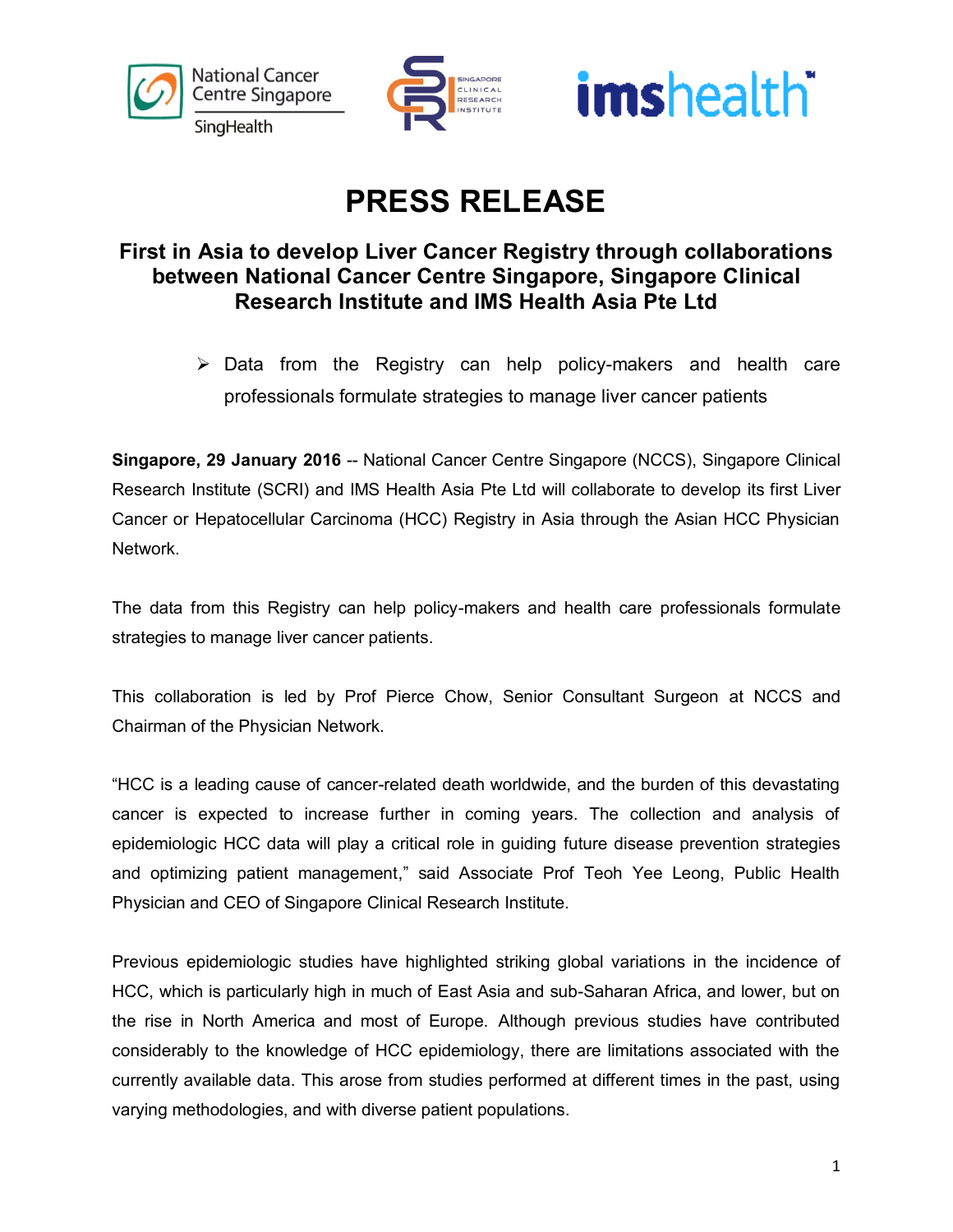



# imshealth<sup>-</sup>

"This information gap prevents estimation of current and future disease burden and impedes efforts to lobby health policymakers to improve public health measures, as given the size of Asia Pacific populations, prevention rather than treatment of non-communicable diseases remains key," added Prof Teoh.

NCCS Director Prof Soo Khee Chee said, "This public-private registry is timely and leverages on the Asia-Pacific HCC network that we have developed over the last two decades. The aim of the registry is aligned with the mission of NCCS and we look forward to better prevention and treatment strategies for HCC in Asia Pacific."

NCCS Prof Pierce Chow said a fresh approach to the study of the epidemiology HCC is required if HCC disease prevention and treatment strategies are to be adequately directed and supported in coming years.

"Real world data on the presentation, clinical trajectory and management of HCC in the Asia-Pacific must be prospectively collected on the ground if we were to improve public health measures and develop effective public health strategies," explained Prof Chow.

According to the Vice President IMS Health Asia Pte Ltd, Mr Amit Backliwal, "Cancer in Asia is fast becoming a huge burden of disease and cost of care is now spiralling. With access to longitudinal patient consented data, IMS will be able to help healthcare stakeholders in more informed decision making and overall drive better health outcomes through proprietary analytics and technology solutions."

This public-private collaboration will also provide invaluable information to the pharmaceutical industry, governmental and insurance payers and physicians, delivering a complete longitudinal picture of the disease using a combination of retrospective and prospective clinical, associated health costs and patient reported outcomes data. The Registry will help to answer important questions such as different treatment patterns / strategies; health care resource use and costs of treatments; as well as first- hand insights to patients' perspectives on their treatments.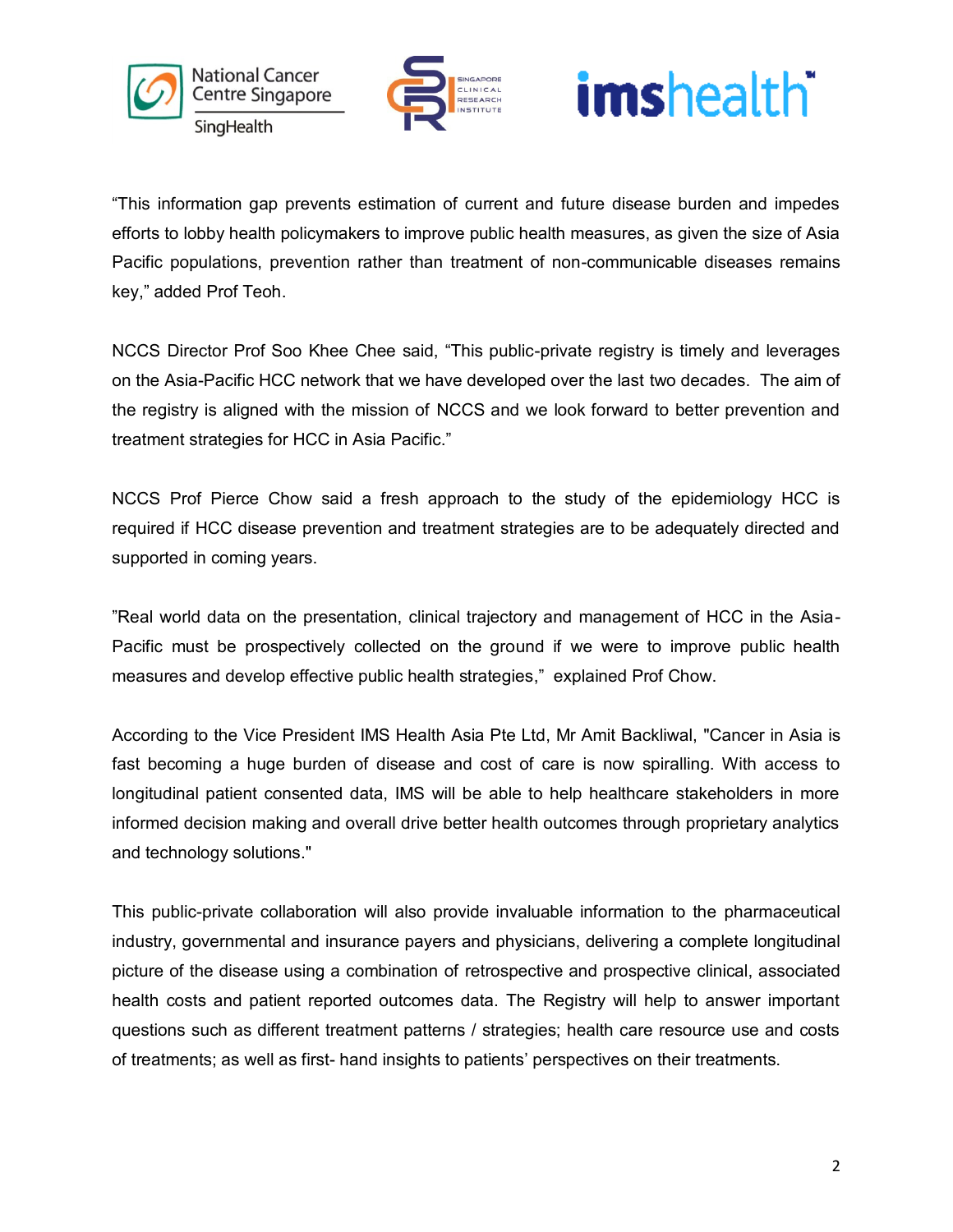







Using this real world data, government planning agencies and pharmaceutical companies can benefit through bespoke analytics to establish their clinical development and product strategies. Payers will have a good understanding of the disease burden and budget impact to better craft the public health policies. Physicians will be able to use this data to better optimize care pathways enhancing treatment outcomes for HCC patients.

#### **About National Cancer Centre Singapore**

National Cancer Centre Singapore (NCCS) provides a holistic and multi-disciplinary approach to cancer treatment and patient care. We treat almost 70 per cent of the public sector oncology cases, and they are benefiting from the sub-specialisation of our clinical oncologists. NCCS is also accredited by the US-based Joint Commission International for its quality patient care and safety.

To deliver among the best in cancer treatment and care, our clinicians work closely with our scientists who conduct robust cutting-edge clinical and translational research programmes which are internationally recognised. NCCS strives to be a global leading cancer centre, and shares its expertise and knowledge by offering training to local and overseas medical professionals. [www.nccs.com.sg](http://www.nccs.com.sg/)

#### **About Singapore Clinical Research Institute**

Singapore Clinical Research Institute (SCRI) is a National Academic Research Organisation dedicated to enhance the standards of human clinical research. Its mission is to spearhead and develop core capabilities, infrastructure and scientific leadership for clinical research in Singapore. SCRI is a national clinical trials coordination centre that works with National Medical Research Council (NMRC) to assist the Ministry of Health in implementing clinical trials policy and strategic initiatives to support and develop clinical research competencies locally.

In driving towards its vision, SCRI collaborates with clinicians to enhance Singapore's clinical research and strengthen its expertise in executing multi-site, multi-national studies and the development of regional clinical research networks.

SCRI is a wholly-owned subsidiary of MOH Holdings. [http://www.scri.edu.sg](http://www.scri.edu.sg/)

#### **About IMS Health**

IMS Health is a leading global information and technology services company providing clients in the healthcare industry with end-to-end solutions to measure and improve their performance. Our 7,500 services experts connect configurable SaaS applications to 10+ petabytes of